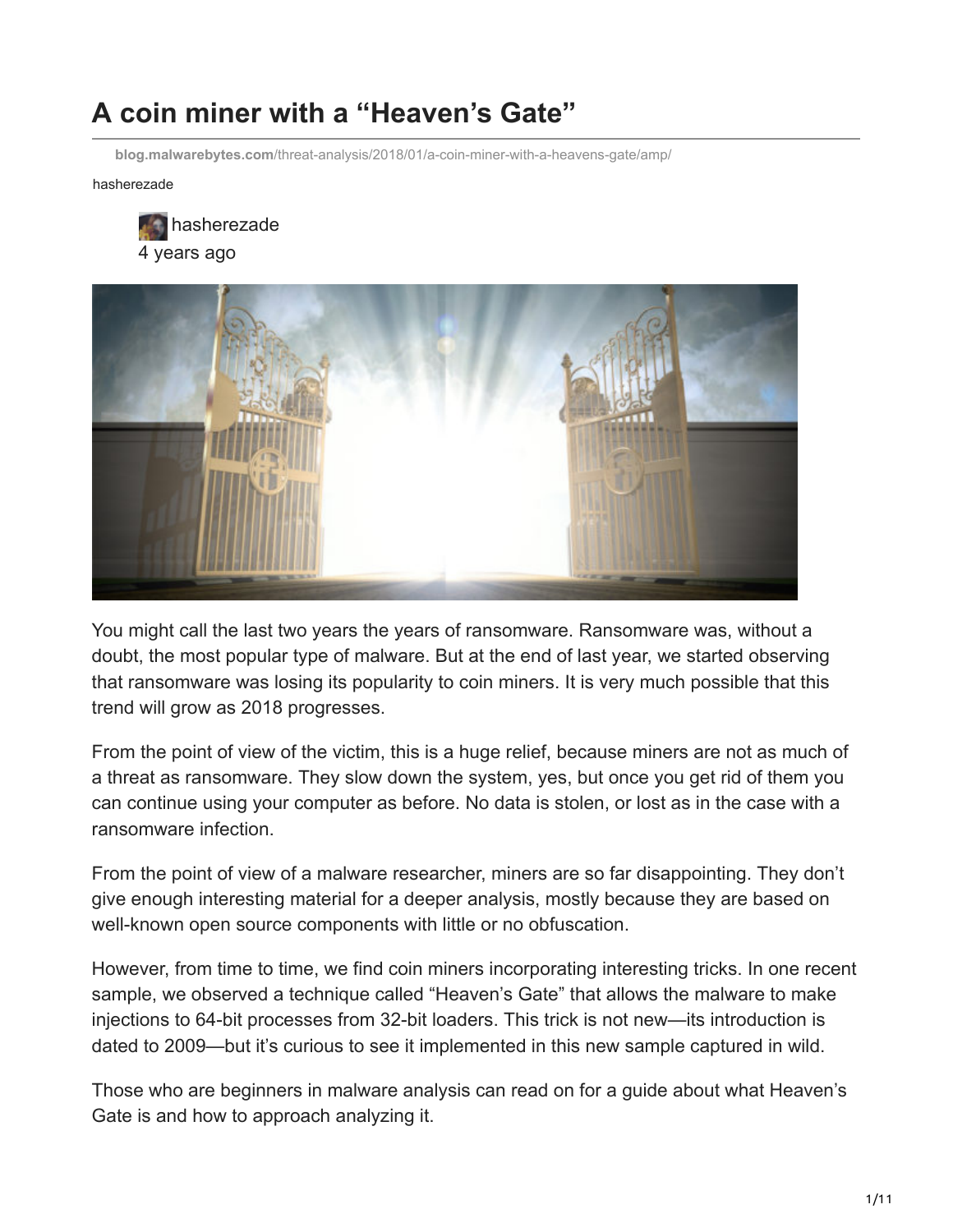# **Analyzed samples**

#### [7b3491e0028d443f11989efaeb0fbec2](https://www.virustotal.com/#/file/f9c67313230bfc45ba8ffe5e6abeb8b7dc2eddc99c9cebc111fcd7c50d11dc80/details) – dropper #1

This sample was found in the continuation of [the Ngay campaign](https://blog.malwarebytes.com/threat-analysis/2018/01/rig-exploit-kit-campaign-gets-deep-into-crypto-craze/) (more about it [here](http://malware-traffic-analysis.net/2018/01/11/index.html)). A background check on similar samples lead me to the [article](https://secrary.com/ReversingMalware/CoinMiner/) of [@\\_qaz\\_qaz](https://twitter.com/_qaz_qaz), who described an earlier campaign with a similar sample. However, his analysis skipped details on the Heaven's Gate technique.

#### **Behavioral analysis**

To observe the mentioned injection, we must run the sample on a 64-bit system. We can see that it runs an instance of notepad, with parameters typical for mining cryptocurrency:

| Minsiexec.exe<br>19c67313230bfc45ba8ffe5e6ab | 0.02                                                                                                                                                                                      | 1568K<br>1504K | 4 8 6 4 K<br>3496K | 2932 Windows® installer<br>3020 |  |  |  |  |
|----------------------------------------------|-------------------------------------------------------------------------------------------------------------------------------------------------------------------------------------------|----------------|--------------------|---------------------------------|--|--|--|--|
| notepad.exe                                  | 0.02                                                                                                                                                                                      | 7036K          | 5464K              | 2252 Notepad                    |  |  |  |  |
| Command Line:<br>CPU Usage: 2.41<br>Path:    | C:\Windows\notepad.exe" -o pool.minexmr.com:5555 -u 49CYQmrqP2LyHQdMY26JGiq3M9cxFkiSU9PyfSEiXAPVR3"<br>kSWwi8Jdh2pJRPHV1ZTCQGwivo1a6494wNk7iasLpD2VrGrx-px-v0+1<br>C:\Windows\notepad.exe |                |                    |                                 |  |  |  |  |

Looking at the in-memory strings in ProcessExplorer, we can clearly see that it is not a real notepad running, but the [xmrig](https://github.com/xmrig/xmrig) Monero miner: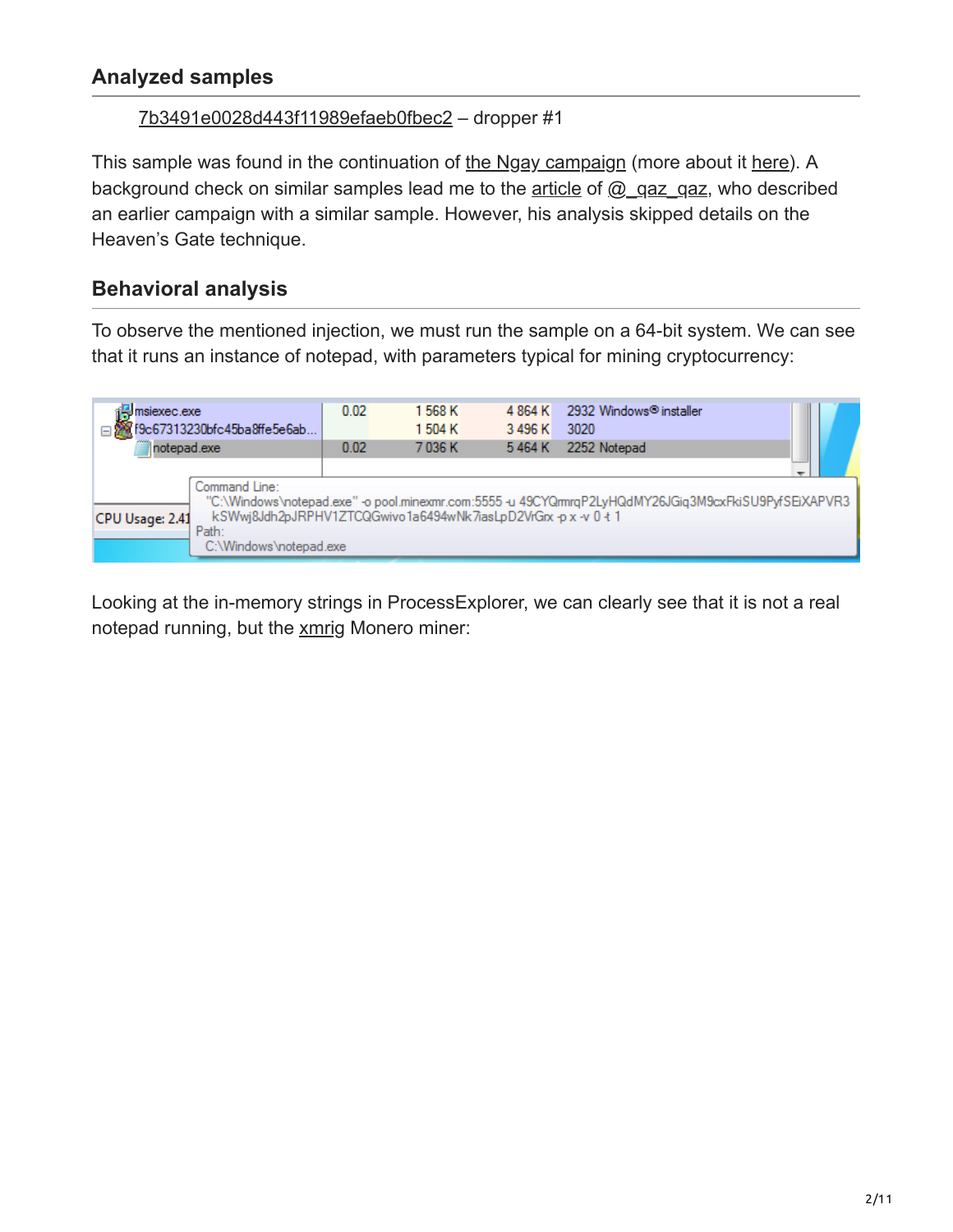|                                                                                                                                                                                                                                                                                                                                                                      | notepad.exe:1808 Properties                                                                                                                                                                                                                                                                                                                                                                                                                                                                                                                                         |                                 |                                                                                                                                                                                               |  | -23<br>$\overline{\phantom{a}}$ $\overline{\phantom{a}}$ |  |  |
|----------------------------------------------------------------------------------------------------------------------------------------------------------------------------------------------------------------------------------------------------------------------------------------------------------------------------------------------------------------------|---------------------------------------------------------------------------------------------------------------------------------------------------------------------------------------------------------------------------------------------------------------------------------------------------------------------------------------------------------------------------------------------------------------------------------------------------------------------------------------------------------------------------------------------------------------------|---------------------------------|-----------------------------------------------------------------------------------------------------------------------------------------------------------------------------------------------|--|----------------------------------------------------------|--|--|
| Image                                                                                                                                                                                                                                                                                                                                                                | Performance                                                                                                                                                                                                                                                                                                                                                                                                                                                                                                                                                         |                                 | Performance Graph                                                                                                                                                                             |  | <b>Threads</b>                                           |  |  |
| TCP/IP                                                                                                                                                                                                                                                                                                                                                               | Environment<br><b>Security</b><br>Job.                                                                                                                                                                                                                                                                                                                                                                                                                                                                                                                              |                                 |                                                                                                                                                                                               |  |                                                          |  |  |
| api-port<br>api-access-token<br>api-worker-id<br>Usage: xmrig [OPTIONS]<br>Options:<br>-a. --algo=ALGO<br>-o, --url=URL<br>-O, --userpass=U:P<br>-u, --user=USERNAME<br>t. -threads=N<br>-v. --av=N<br>k, -keepalive<br>-r, --retries=N<br>-R, --retry-pause=N<br>--cpu-affinity<br>--cpu-priority<br>-no-huge-pages<br>-no-color<br>--donate-level=N<br>-user-agent | Printable strings found in the scan:<br>ato:khBp:Pxtr:Rts.t:Ttotu:Otv:M:S<br>URL of mining server<br>p. -pass=PASSWORD password for mining server<br>number of miner threads<br>algorithm variation. 0 auto select<br>number of times to retry before switch to backup server (di<br>set process affinity to CPU core(s), mask 0x3 for cores 0 and<br>set process priority (0 idle, 2 normal to 5 highest)<br>disable huge pages support<br>disable colored output<br>donate level, default 5%% (5 minutes in 100 minutes)<br>set custom user-agent string for pool | usemame for mining server       | cryptonight (default) or cryptonight-lite<br>usemame:password pair for mining server<br>send keepalived for prevent timeout (need pool support)<br>time to pause between retries (default: 5) |  | Strings                                                  |  |  |
| -B, --background                                                                                                                                                                                                                                                                                                                                                     |                                                                                                                                                                                                                                                                                                                                                                                                                                                                                                                                                                     | run the miner in the background |                                                                                                                                                                                               |  |                                                          |  |  |
| -c, --config=FILE<br>$L = LL$ $L = L$                                                                                                                                                                                                                                                                                                                                | The could be above a size of the                                                                                                                                                                                                                                                                                                                                                                                                                                                                                                                                    |                                 | load a JSON-format configuration file                                                                                                                                                         |  |                                                          |  |  |
|                                                                                                                                                                                                                                                                                                                                                                      | ш                                                                                                                                                                                                                                                                                                                                                                                                                                                                                                                                                                   |                                 |                                                                                                                                                                                               |  | Þ                                                        |  |  |
| Image                                                                                                                                                                                                                                                                                                                                                                | <b>O</b> Memory                                                                                                                                                                                                                                                                                                                                                                                                                                                                                                                                                     |                                 | Save                                                                                                                                                                                          |  | Find                                                     |  |  |
|                                                                                                                                                                                                                                                                                                                                                                      |                                                                                                                                                                                                                                                                                                                                                                                                                                                                                                                                                                     |                                 | OK                                                                                                                                                                                            |  | Cancel                                                   |  |  |

So, at this moment we're confident that the notepad's image has been replaced in memory, most probably by the RunPE (Process Hollowing) technique.

The main dropper is 32-bit, but it injects a payload into a 64-bit notepad: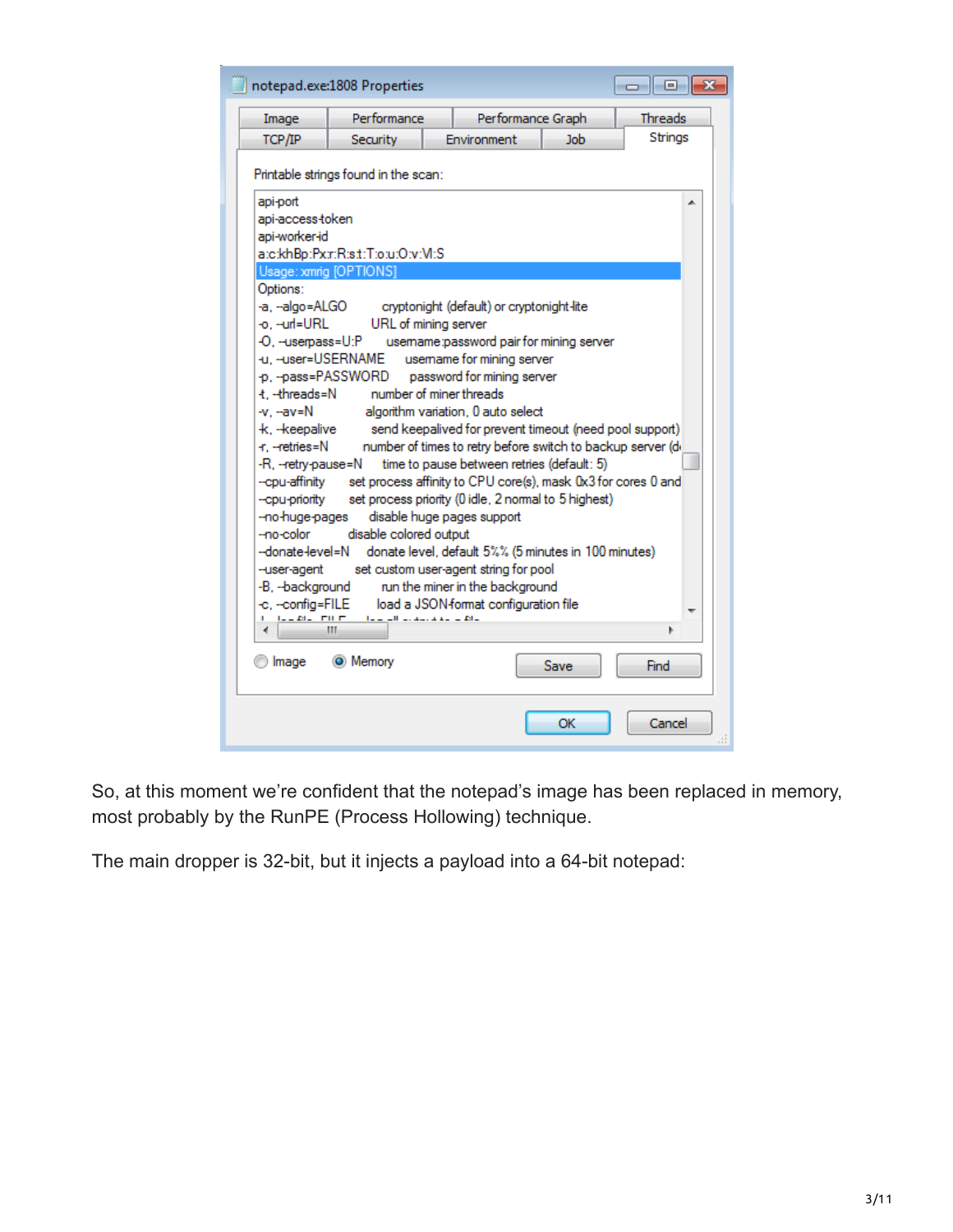| Environment<br>TCP/IP<br>Security<br>Strings<br><b>Job</b><br>Strings<br>Job<br>TCP/IP<br>Security<br>Environment<br>Image<br>Performance Graph<br>Performance<br><b>Threads</b><br>Image<br>Performance<br>Performance Graph<br><b>Threads</b><br><b>Image File</b><br><b>Image File</b><br>Notepad<br>Microsoft Corporation<br>6.1.7600.16385<br>n/a<br>Version:<br>Version:<br>Build Time: Tue Jul 14 01:56:35 2009<br>Build Time: Sun May 11 22:03:30 2014<br>Path:<br>Path:<br>Explore<br>C:\Users\tester\Desktop\f9c67313230bfc45ba8ffe5e6abeb8l Explore<br>C:\Windows\notepad.exe<br>Command line:<br>Command line:<br>"C:\Windows\notepad.eke" -o pool.minexmr.com:5555 -u 49CYOrmrqP.<br>"C:\Users\tester\Desktop\f9c67313230bfc45ba8ffe5e6abeb8b7dc2edd<br>Current directory:<br>Current directory:<br>C:\Users\tester\AppData\Local\Temp\<br>C:\Users\tester\AppData\Local\Temp\<br>Autostart Location:<br>Autostart Location:<br>Explore<br>Explore<br>n/a<br>n/a<br>f9c67313230bfc45ba8ffe5e6abeb8b7d<br><non-existent process="">(1508)<br/>Parent:<br/>Parent:<br/>Verify<br/>Verify<br/>testmachine\tester<br/>testmachine\tester<br/>User:<br/>User:<br/>Bring to Front<br/><b>Bring to Front</b><br/>16:13:08 2018-01-15<br/>Image: 64-bit<br/>Image: 32-bit<br/>Started:<br/>16:13:08 2018-01-15<br/>Started:<br/>Kill Process<br/>Kill Process<br/>Comment:<br/>Comment:<br/>VirusTotal: The server name or address co<br/>Submit<br/>VirusTotal: The server name or address co<br/>Submit<br/>Data Execution Prevention (DEP) Status: Enabled<br/>Data Execution Prevention (DEP) Status: Enabled<br/>Address Space Load Randomization:<br/>Enabled<br/>Address Space Load Randomization:<br/><b>Disabled</b><br/>Control Flow Guard:<br/>Control Flow Guard:</non-existent> | 图 f9c67313230bfc45ba8ffe5e6abeb8b7dc2eddc99c9cebc11   □<br>$\Box$<br>$\Sigma$ | $\parallel x$<br>notepad.exe:2252 Properties<br>$\Box$<br>$\Box$ |
|---------------------------------------------------------------------------------------------------------------------------------------------------------------------------------------------------------------------------------------------------------------------------------------------------------------------------------------------------------------------------------------------------------------------------------------------------------------------------------------------------------------------------------------------------------------------------------------------------------------------------------------------------------------------------------------------------------------------------------------------------------------------------------------------------------------------------------------------------------------------------------------------------------------------------------------------------------------------------------------------------------------------------------------------------------------------------------------------------------------------------------------------------------------------------------------------------------------------------------------------------------------------------------------------------------------------------------------------------------------------------------------------------------------------------------------------------------------------------------------------------------------------------------------------------------------------------------------------------------------------------------------------------------------------------------------------------------------------------------------------------------------------------------------------------|-------------------------------------------------------------------------------|------------------------------------------------------------------|
|                                                                                                                                                                                                                                                                                                                                                                                                                                                                                                                                                                                                                                                                                                                                                                                                                                                                                                                                                                                                                                                                                                                                                                                                                                                                                                                                                                                                                                                                                                                                                                                                                                                                                                                                                                                                   |                                                                               |                                                                  |
|                                                                                                                                                                                                                                                                                                                                                                                                                                                                                                                                                                                                                                                                                                                                                                                                                                                                                                                                                                                                                                                                                                                                                                                                                                                                                                                                                                                                                                                                                                                                                                                                                                                                                                                                                                                                   |                                                                               |                                                                  |
|                                                                                                                                                                                                                                                                                                                                                                                                                                                                                                                                                                                                                                                                                                                                                                                                                                                                                                                                                                                                                                                                                                                                                                                                                                                                                                                                                                                                                                                                                                                                                                                                                                                                                                                                                                                                   |                                                                               |                                                                  |

The fun part is that this type of injection is not supported by the official Windows API. We can read/write the memory of 32-bit processes from a 64-bit application (using Wow64 API), but not the other way around.

There are, however, some unofficial solutions to this, such as the technique called "Heaven's Gate."

## **Heaven's Gate overview**

The Heaven's Gate technique was first described in 2009, by a hacker nicknamed Roy G. Biv. Later, many adaptations were created, such as a library [Wow64ext](https://github.com/rwfpl/rewolf-wow64ext) or, basing in it, [W64oWoW64](https://github.com/georgenicolaou/W64oWoW64)[. In the blog post from 2015, Alex Ionescu described mitigations against this](http://www.alex-ionescu.com/?p=300) technique.

But let's have a look at how it works.

#### **Running 32-bit processes on 64-bit Windows**

Every 32-bit process that runs on a 64-bit version of Windows runs in a special subsystem called [WoW64](https://en.wikipedia.org/wiki/WoW64) that emulates the 32-bit environment. We can explain it as a 32-bit sandbox that is created inside a 64-bit process. So, first the 64-bit environment for the process is created. Then, inside it, the 32-bit environment is created. The application is executed in this 32-bit environment and it has no access to the 64-bit part.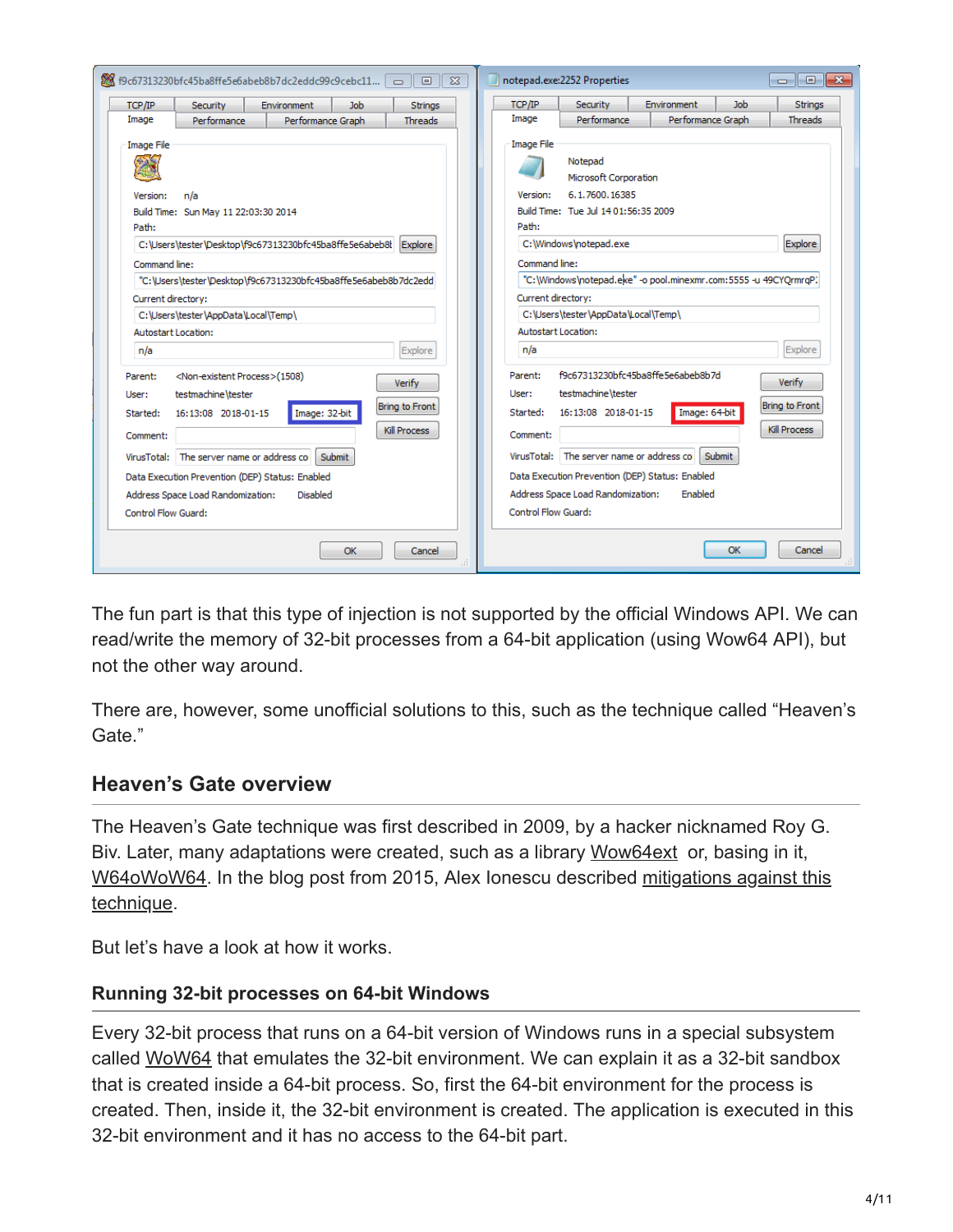If we scan the 32-bit process from outside, via the 64-bit scanner, we can see that it has inside both 32 and 64 DLLs. Most importantly, it has two versions of NTDLL: 32-bit (loaded from a directory SysWow64) and 64-bit (loaded from a directory System32):

| C:\Users\tester\Desktop>pe-sieve64.exe 1636                                                    |  |
|------------------------------------------------------------------------------------------------|--|
| PID: 1636                                                                                      |  |
| Modules filter: 3                                                                              |  |
| Output filter: 0                                                                               |  |
| [*] Scanning: C:\Windows\SysWOW64\notepad.exe                                                  |  |
| [*] Scanning: C:\Windows\SysWOW64\ntdll.dll                                                    |  |
| [[*] Scanning: C:\Windows\syswow64\kerne132.dll                                                |  |
| [*] Scanning: C:\Windows\syswow64\KERNELBASE.dll                                               |  |
| [*] Scanning: C:\Windows\syswow64\ADVAPI32.dll                                                 |  |
| [*] Scanning: C:\Windows\syswow64\msvcrt.dll                                                   |  |
| [*] Scanning: C:\Windows\SysWOW64\sechost.dll                                                  |  |
| [*] Scanning: C:\Windows\syswow64\RPCRT4.dll                                                   |  |
| [*] Scanning: C:\Windows\syswow64\SspiCli.dll                                                  |  |
| [*] Scanning: C:\Windows\syswow64\CRYPTBASE.dll                                                |  |
| [*] Scanning: C:\Windows\syswow64\GDI32.dll                                                    |  |
| [*] Scanning: C:\Windows\syswow64\USER32.dll                                                   |  |
| [*] Scanning: C:\Windows\syswow64\LPK.dll                                                      |  |
| [*] Scanning: C:\Windows\syswow64\USP10.dll                                                    |  |
| [[*] Scanning: C:\Windows\syswow64\COMDLG32.dll                                                |  |
| [*] Scanning: C:\Windows\syswow64\SHLWAPI.dll                                                  |  |
| [*1 Scanning: C:\Windows\WinSxS\x86_microsoft.windows.common-controls_6595b64144               |  |
| ccf1df_6.0.7601.17514_none_41e6975e2bd6f2b2\COMCTL32.dll                                       |  |
| [*] Scanning: C:\Windows\syswow64\SHELL32.dll                                                  |  |
| l[*] Scanning: C:\Windows\SysWOW64\WINSPOOL.DRU<br>[*] Scanning: C:\Windows\syswow64\ole32.dll |  |
| [*] Scanning: C:\Windows\syswow64\OLEAUT32.dll                                                 |  |
| [*] Scanning: C:\Windows\SysWOW64\UERSION.dll                                                  |  |
| [*] Scanning: C:\Windows\system32\IMM32.DLL                                                    |  |
| [*] Scanning: C:\Windows\syswow64\MSCTF.dll                                                    |  |
| [*] Scanning: C:\Windows\system32\uxtheme.dll                                                  |  |
| [*] Scanning: C:\Windows\SysWOW64\dwmapi.dll                                                   |  |
| [*] Scanning: C:\Windows\SYSTEM32\ntdll.dll                                                    |  |
| [*] Scanning: C:\Windows\SYSTEM32\wow64.dll                                                    |  |
| [*] Scanning: C:\Windows\SYSTEM32\wow64win.dll                                                 |  |
| [*] Scanning: C:\Windows\SYSTEM32\wow64cpu.dll                                                 |  |
|                                                                                                |  |

However, the 32-bit process itself can't see the 64-bit part and is limited to using the 32-bit DLLs. To make an injection to a 64-bit process, we'd need to use the 64-bit versions of appropriate functions.

## **Code segments**

In order to access the forbidden part of the environment, we need to understand how the isolation is made. It turns out that it's quite simple. The 32- and 64-bit code execution is accessible via a different address of the code segment: 32-bit is 0x23 and 64-bit is 0x33.

If we call an address in a typical way, the mode that is used to interpret it is the one set by default. However, we can explicitly request to change it using assembler instructions.

# **Inside the miner: the Heaven's Gate implementation**

I will not do a full analysis of this miner because it has already been described [here.](https://secrary.com/ReversingMalware/CoinMiner/) Let's jump directly to the place where the fun begins. The malware checks its environment, and if it finds that it's running on a 64-bit system, it takes a different path to make an injection into a 64-bit process: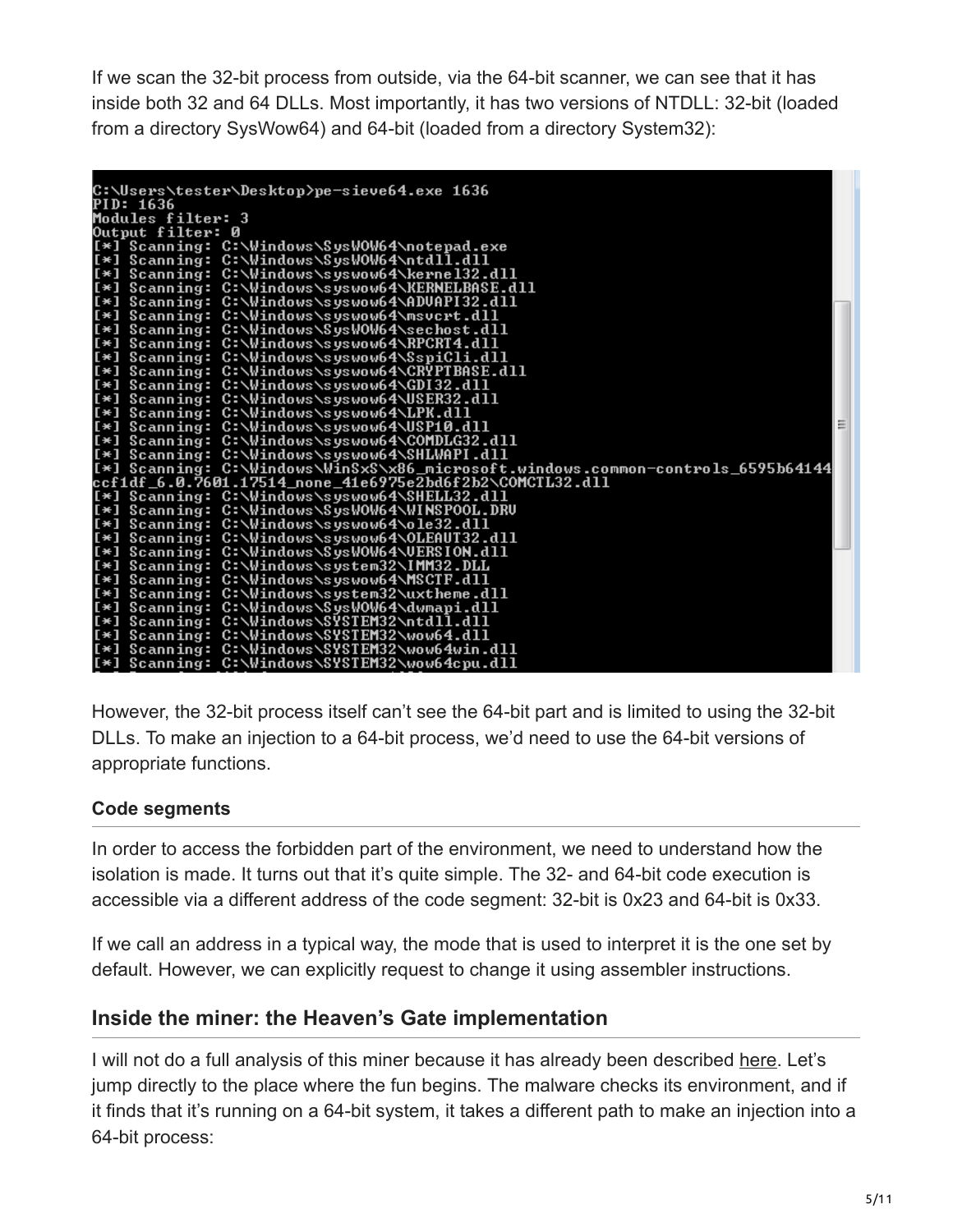| 000000000040271C call a               | is wow64                                                                                                                          |
|---------------------------------------|-----------------------------------------------------------------------------------------------------------------------------------|
| 0000000000402721 push                 | [esp+25A0h+var_258C] ; int                                                                                                        |
| 0000000000402725 test                 | eax, eax                                                                                                                          |
| 0000000000402727 lea                  | eax, [esp+25A4h+Data]                                                                                                             |
| 000000000040272E push                 | : int<br>ecx                                                                                                                      |
| 0000000000040272F push eax            | ; lpData                                                                                                                          |
| 0000000000402730 lea                  | eax, [esp+25ACh+CommandLine]                                                                                                      |
| 0000000000402737 mov                  | ecx, esi                                                                                                                          |
| 0000000000402739 push                 | ; lpCommandLine<br>eax and the state of the state of the state of the state of the state of the state of the state of the state o |
| 000000000040273A lea                  | eax, [esp+25B0h+var 1250]                                                                                                         |
| 0000000000402741 push eax             | : int                                                                                                                             |
| 00000000000402742 jz short loc 402749 |                                                                                                                                   |
|                                       |                                                                                                                                   |
|                                       |                                                                                                                                   |
| fi階                                   |                                                                                                                                   |
| 0000000000402744 call<br>run_pe_on64  | 0000000000402749                                                                                                                  |
|                                       | 0000000000402749 loc 402749:                                                                                                      |
|                                       | 0000000000402749 call<br>run pe on32                                                                                              |
|                                       | 0000000000402749 sub 4021C0 endp                                                                                                  |
|                                       |                                                                                                                                   |

After some anti-analysis checks, it creates a new, suspended 64-bit process (in this case, it is a notepad):

| 0000000000401D7C movdqa | xmmword ptr [esp+0F50h+hProcess], xmm0            |
|-------------------------|---------------------------------------------------|
| 0000000000401D82 push   | ; lpProcessInformation<br>eax                     |
| 0000000000401D83 lea    | eax, [esp+0F54h+StartupInfo]                      |
| 0000000000401D8A push   | ; lpStartupInfo<br>eax                            |
| 0000000000401D8B push   | ; lpCurrentDirectory<br>ø                         |
| 0000000000401D8D push   | ; lpEnvironment<br>ø                              |
| 0000000000401D8F push   | ; dwCreationFlags<br>8000004h                     |
| 0000000000401D94 push   | : bInheritHandles<br>0                            |
| 0000000000401D96 push   | ; lpThreadAttributes<br>ø                         |
| 0000000000401D98 push   | ; lpProcessAttributes<br>ø                        |
| 0000000000401D9A lea    | eax, [esp+0F70h+String1]                          |
| 0000000000401DA1 push   | ; lpCommandLine<br>eax                            |
| 0000000000401DA2 push   | [esp+0F74h+lpApplicationName] ; lpApplicationName |
| 0000000000401DA6 call   | ds:CreateProcessW                                 |

This is the target into which the malicious payload is going to be injected.

As we discussed before, in order to inject the payload into a 64-bit process, we need to use the appropriate 64-bit functions.

First, the loader takes a handle to a 64-bit NTDLL:

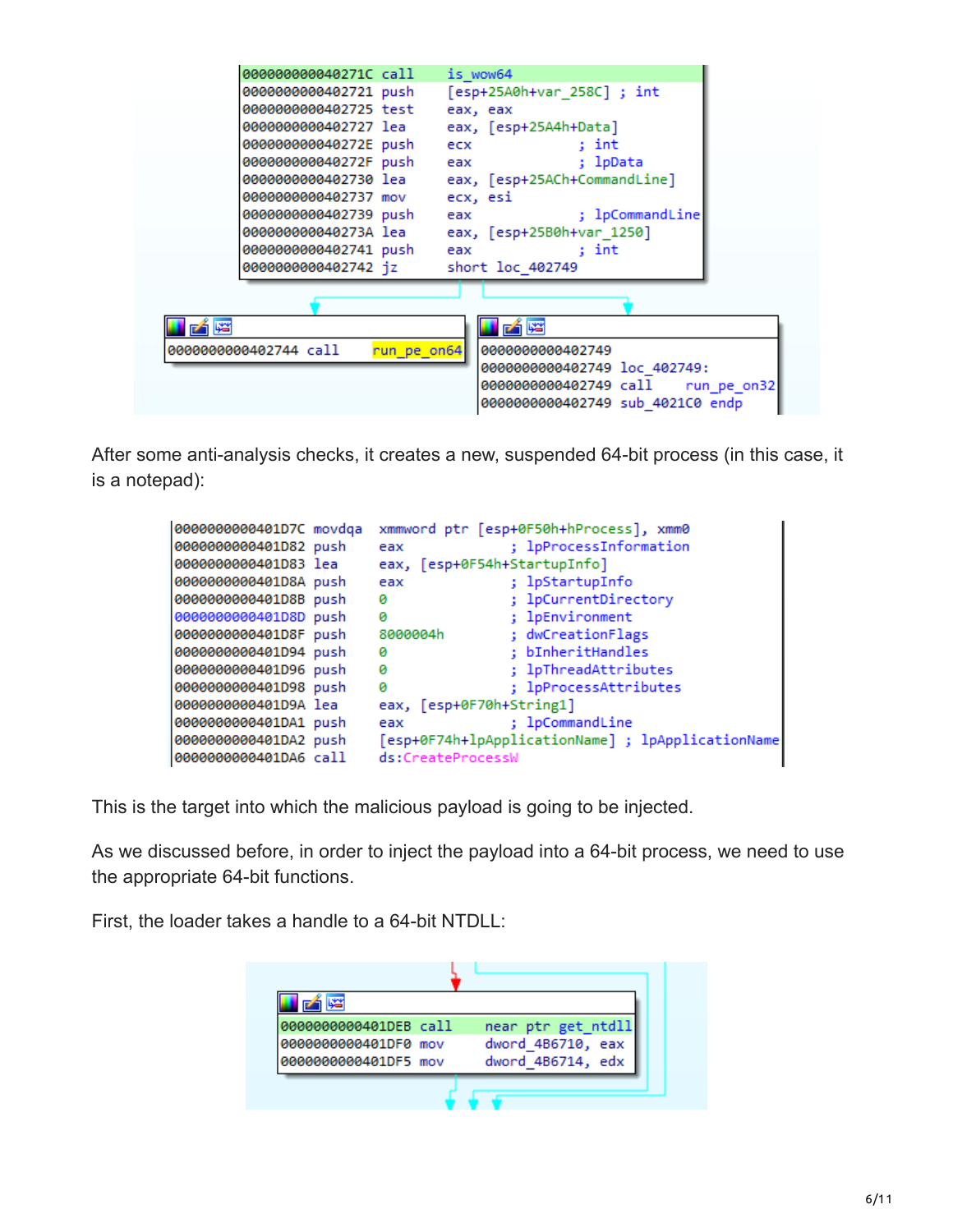What happens inside this function get\_ntdll requires some deeper explanation. As a reference, we can also have a look at [the analogical code](https://github.com/rwfpl/rewolf-wow64ext/blob/fd28b57fe926f3e57540850c37cdbcc766173dba/src/wow64ext.cpp#L298) in the ReWolf's library.

To get access to the 64-bit part of the process environment, we need to manipulate the segments selectors. Let's see how our malware enters the 64-bit mode:

| text:00402A30.<br>text:00402A30. |  |  | get_ntdll | proc far |                           | : CODE XREF:<br>: sub 402D40+ |
|----------------------------------|--|--|-----------|----------|---------------------------|-------------------------------|
| text:00402A30.                   |  |  |           |          |                           |                               |
| text:00402A30.                   |  |  | var 5E8   |          | $=$ dword ptr $-5E8h$     |                               |
| text:00402A30.                   |  |  | $var$ 10  |          | $=$ qword ptr $-10h$      |                               |
| text:00402A30.                   |  |  |           |          |                           |                               |
| text:00402A30 55.                |  |  |           | push     | ebp                       |                               |
| .text:00402A31 8B EC             |  |  |           | mov      | ebp, esp                  |                               |
| text:00402A33 81 EC D4 05 00+.   |  |  |           | sub      | esp, 5D4h                 |                               |
| text:00402A39 53.                |  |  |           | push     | ebx                       |                               |
| text:00402A3A 56.                |  |  |           | push     | esi                       |                               |
| text:00402A3B 0F 57 C0.          |  |  |           |          | xorps xmm0, xmm0          |                               |
| text:00402A3E 57.                |  |  |           | push     | edi                       |                               |
| text:00402A3F 66 0F 13 45 F0.    |  |  |           |          | movlpd [ebp+var_10], xmm0 |                               |
| text:00402A44 6A 33.             |  |  |           | push     | 33h                       |                               |
| text:00402A46 E8 00 00 00 00.    |  |  |           | call     | $$+5$                     |                               |
| text:00402A4B 83 04 24 05.       |  |  |           | add      | [esp+5E8h+var_5E8], 5     |                               |
| .text:00402A4F CB                |  |  |           | retf     |                           | : enter 64                    |
| text:00402A4F.                   |  |  | get ntdll |          | endp ; sp-analysis failed |                               |
| 1.0000000000                     |  |  |           |          |                           |                               |

*This code seems to be directly copied from the open source library: <https://github.com/rwfpl/rewolf-wow64ext/blob/master/src/internal.h#L26>*

The segment selector 0x33 is pushed on the stack. Then, the malware calls the next line: (By this way, the next line's address is also pushed on the stack.)

| 00402A30<br>00402A31<br>00402A33<br>00402A39<br>00402A3A        | 55.<br>53<br>56      | 8B EC |             |                                  | 81 EC D4 05 00 00 | push ebp<br>mov ebp, esp<br>sub esp, 5D4<br>push ebx<br>push esi                    |                         |
|-----------------------------------------------------------------|----------------------|-------|-------------|----------------------------------|-------------------|-------------------------------------------------------------------------------------|-------------------------|
| 00402A3B<br>00402A3E                                            | 57                   |       | OF 57 CO    |                                  |                   | xorps xmm0, xmm0<br>push edi                                                        |                         |
| 00402A3F<br>00402A44<br>00402A46                                |                      | 6A 33 |             | 66 OF 13 45 FO<br>E8 00 00 00 00 |                   | movlpd qword ptr ss: [ebp-10], xmm0<br>push 33<br>call miner32_013b3000.402A4B      | $call$ $s$ <sup>0</sup> |
| 00402A4B<br>00402A4F                                            | CB.                  |       | 83 04 24 05 |                                  |                   | add dword ptr ss: [esp], 5<br>ret far                                               | enter 64 bit            |
| ◀                                                               |                      |       |             |                                  |                   | ш                                                                                   |                         |
| 0018C434                                                        | 00000033             |       |             |                                  |                   | 0018430 00402A4B return to miner32_013b3000.00402A4B from miner32_013b3000.00402A4B |                         |
| 0018C438<br>0018C43Cl<br>0018C440 00000000<br>0018C444 004000E8 | 00000000<br>00000000 |       | "PE"        |                                  |                   |                                                                                     |                         |

An address that was pushed is fixed by adding 5 bytes and set after the retf :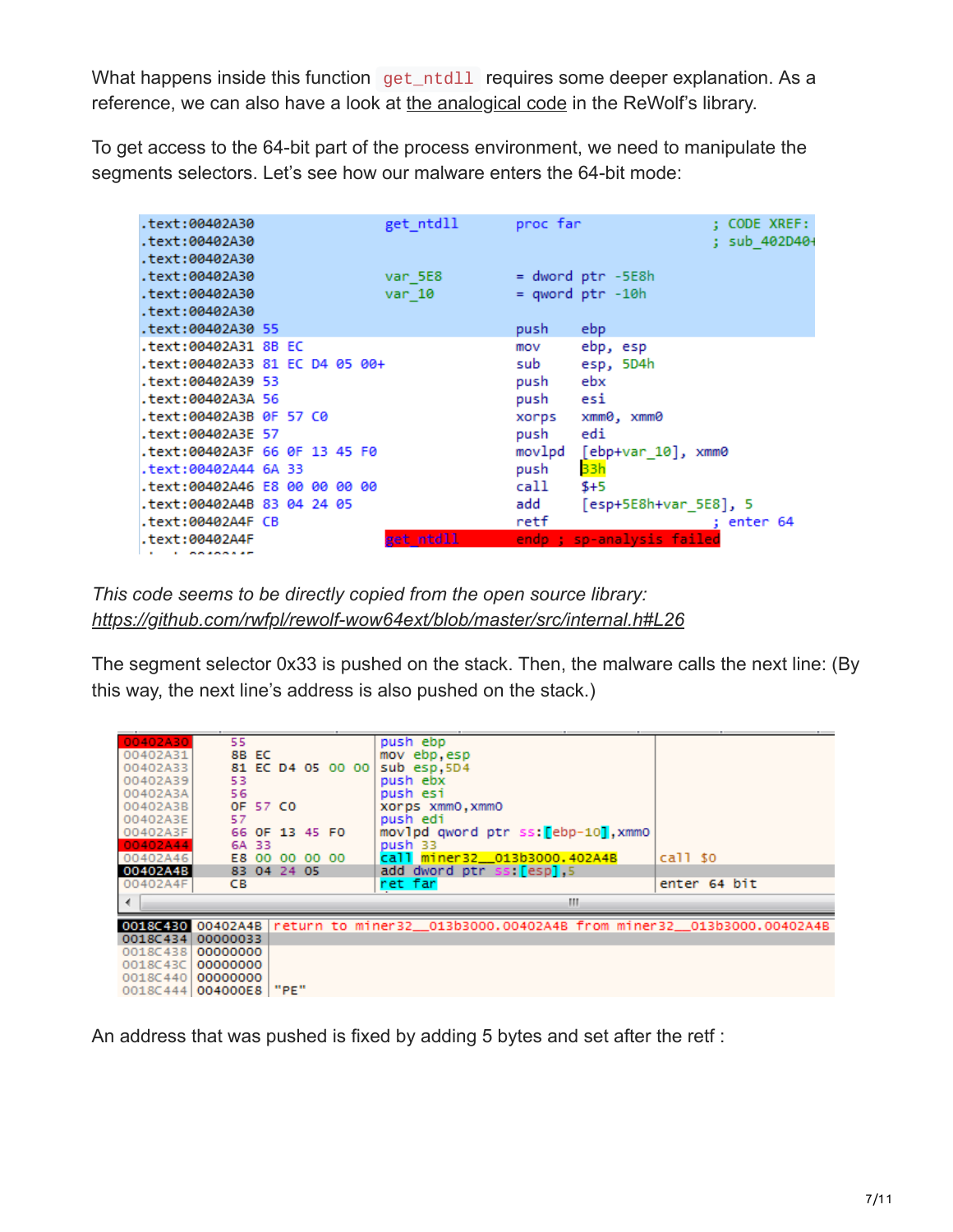| <b>UUTULAJI</b><br>00402A44<br>00402A46<br>00402A4B<br>00402A4F<br>00402A50<br>00402A51 | 6A 33<br><b>CB</b><br>49<br>54 | E8 00 00 00 00<br>83 04 24 05 | movipu gnoru per<br>push 33<br>call miner32_013b3000.402A4B<br>add dword ptr ss: [esp], 5<br>iret fari<br>dec ecx<br>push esp | <b>SSIECHE TALLING</b> | $call$ $s$ <sup>0</sup><br>enter 64 bit |
|-----------------------------------------------------------------------------------------|--------------------------------|-------------------------------|-------------------------------------------------------------------------------------------------------------------------------|------------------------|-----------------------------------------|
|                                                                                         |                                |                               |                                                                                                                               | Ш                      |                                         |
| 0018C434<br>0018C438                                                                    | 00000033<br>00000000           |                               | 0018C430 00402A50 miner32 013b3000.00402A50                                                                                   |                        |                                         |

At the end, the instruction RETF is called. RETF is a "far return," and in contrast to the casual RET, it allows to specify not only the address where the execution should return, but also the segment. It takes as arguments two DWORDs from the stack. So, when the RETF is hit, the actual return address is:

#### 0x33:0x402A50

Thanks to the changed segment, the code that starts at the specified address is interpreted as 64-bit. So, the code that is visible under the debugger as 32-bit…

|             | Hex              | Disasm                    |
|-------------|------------------|---------------------------|
| <b>2A50</b> | 49               | DEC ECX                   |
| <b>2A51</b> | 54               | <b>PUSH ESP</b>           |
| <b>2A52</b> | <b>8F45F0</b>    | POP DWORD [EBP-0X10]      |
| <b>2A55</b> | E800000000       | CALL 0X00402A5A           |
| <b>2A5A</b> | C744240423000000 | MOV DWORD [ESP+0X4], 0X23 |
| <b>2A62</b> | 8304240D         | ADD DWORD [ESP], OXD      |
| <b>2A66</b> | ŒΒ               |                           |

…is, in reality, 64-bit.

For the fast switching of those views, I used a feature of PE-bear:

|             |          | Hex                 |                      |   |                 |                          | Disasm          |
|-------------|----------|---------------------|----------------------|---|-----------------|--------------------------|-----------------|
| <b>2A50</b> |          | $\Lambda$ Q         |                      |   | DEC ECX         |                          |                 |
| 2A5:        |          | Follow RVA: 2A50    |                      |   | <b>PUSH ESP</b> |                          |                 |
| 2A52        |          | Copy offset         |                      |   |                 | POP DWORD [EBP-0X10]     |                 |
| 2A55        |          |                     |                      |   |                 | $\equiv$ CALL 0X00402A5A |                 |
| 2A57        | Settings |                     | $RVA \rightarrow VA$ |   |                 | DWORD [ESP+0X4], 0X23    |                 |
| 2A62        |          | 8304240D            | Bit mode             | ▸ |                 | Automatic                | DXD             |
| <b>2A66</b> |          | CВ                  |                      |   |                 |                          |                 |
| 2A67        |          | <b>8D85B0FDFFFF</b> |                      |   |                 | 16                       | <b>FFFFDB01</b> |
| 2A6D        |          | 8945FC              |                      |   | ٠               | 32                       |                 |
| 2A70        |          | 85C0                |                      |   |                 | 64                       |                 |
| 2A72        |          | 745D                |                      |   |                 |                          |                 |

And this is how this piece of code looks, if it is interpreted as 64-bit: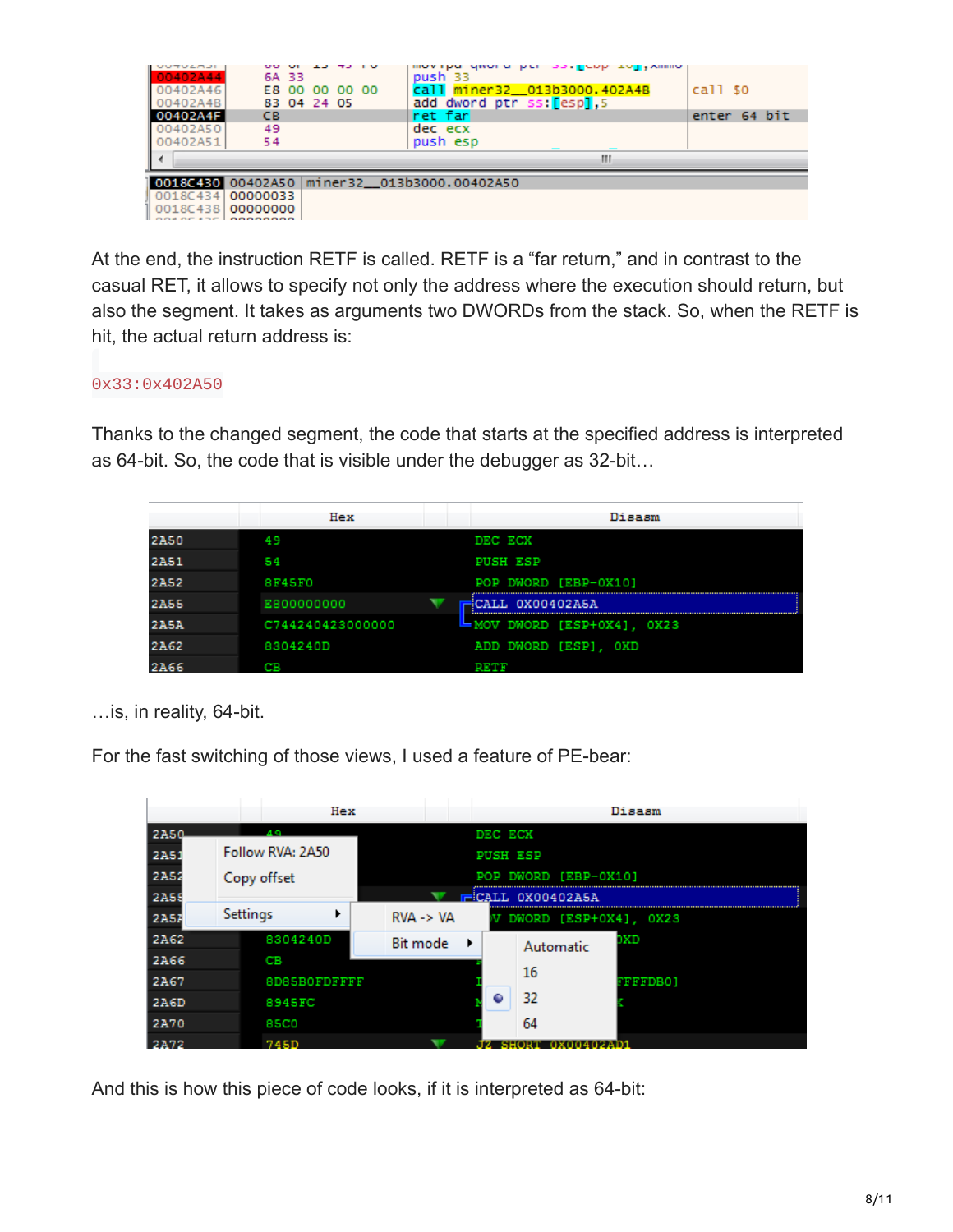|             | Hex              | Disasm                      |
|-------------|------------------|-----------------------------|
| 2A50        | 4954             | <b>PUSH R12</b>             |
| 2A52        | <b>8F45F0</b>    | POP QWORD [RBP-0X10]        |
| <b>2A55</b> | E800000000       | CALL 0X00402A5A             |
| <b>2A5A</b> | C744240423000000 | ┗ MOV DWORD [RSP+0X4], 0X23 |
| 2A62        | 8304240D         | ADD DWORD [RSP], OXD        |
| <b>2A66</b> | св               | RETE                        |

So, the code that is executed here is responsible for moving the content of the R12 register into a variable on the stack, and then [switching back to the 32-bit mode](https://github.com/rwfpl/rewolf-wow64ext/blob/master/src/internal.h#L34). This is done for the purpose of getting 64bit [Thread Environment Block \(TEB\),](https://en.wikipedia.org/wiki/Win32_Thread_Information_Block) from which next we fetch the 64-bit [Process Environment Block \(PEB\)](https://en.wikipedia.org/wiki/Process_Environment_Block) - check the [analogical code](https://github.com/rwfpl/rewolf-wow64ext/blob/fd28b57fe926f3e57540850c37cdbcc766173dba/src/wow64ext.cpp#L283).

The 64-bit PEB is used as a starting point to search the 64-bit version of NTDLL. This part is implemented in [a casual way](https://github.com/rwfpl/rewolf-wow64ext/blob/fd28b57fe926f3e57540850c37cdbcc766173dba/src/wow64ext.cpp#L303) (a "vanilla" implementation of this technique can be found [here\)](https://github.com/hasherezade/demos/tree/master/functions_loader/src) using a pointer to the loaded libraries that is one of the fields in the PEB structure. So, from PEB we get a field called Ldr :

| ntdll! PEB   |                                                    |
|--------------|----------------------------------------------------|
|              |                                                    |
|              | +0x000 InheritedAddressSpace : UChar               |
|              | +0x001 ReadImageFileExecOptions : UChar            |
|              | $+0x002$ BeingDebugged : UChar                     |
|              | +0x003 BitField : UChar                            |
|              | +0x003 ImageUsesLargePages : Pos 0, 1 Bit          |
|              | +0x003 IsProtectedProcess : Pos 1, 1 Bit           |
|              | +0x003 IsLegacyProcess : Pos 2, 1 Bit              |
|              | +0x003 IsImageDynamicallyRelocated : Pos 3, 1 Bit  |
|              | +0x003 SkipPatchingUser32Forwarders : Pos 4, 1 Bit |
|              | +0x003 SpareBits : Pos 5, 3 Bits                   |
|              | +0x008 Mutant : Ptr64 Void                         |
|              | +0x010 ImageBaseAddress : Ptr64 Void               |
| $+0x018$ Ldr | <b>Example: 2019 11: Ptr64 PEB LDR DATA</b>        |

Ldr is a structure of the type \_PEB\_LDR\_DATA . It contains an entry called InMemoryOrderModuleList :

> ntdll! PEB LDR DATA -10x000 Length<br>
> +0x000 Length<br>
> +0x004 Initialized : UChar<br>
> +0x008 SsHandle : Ptr64 Void<br>
> +0x010 InLoadOrderModuleList : \_LIST\_ENTRY +0x020 InMemoryOrderModuleList ST ENTR' +0x030 InInitializationOrderModuleList : \_LIST\_ENTRY +0x040 EntryInProgress : Ptr64 Void +0x048 ShutdownInProgress : UChar +0x050 ShutdownThreadId : Ptr64 Void

This list contains all the loaded DLLs that are present in the memory of the examined process. We browse through this list until we find the DLL of our interest that, in this case, is NTDLL. This is exactly what the mentioned function get  $\mu$  ntdll does. In order to find the appropriate name, it calls the following function—denoted as is\_ntdll\_lib —that checks the name of the library character-by-character and compares it with ntdll.dll. It is an equivalent of [this](https://github.com/rwfpl/rewolf-wow64ext/blob/fd28b57fe926f3e57540850c37cdbcc766173dba/src/wow64ext.cpp#L324) code.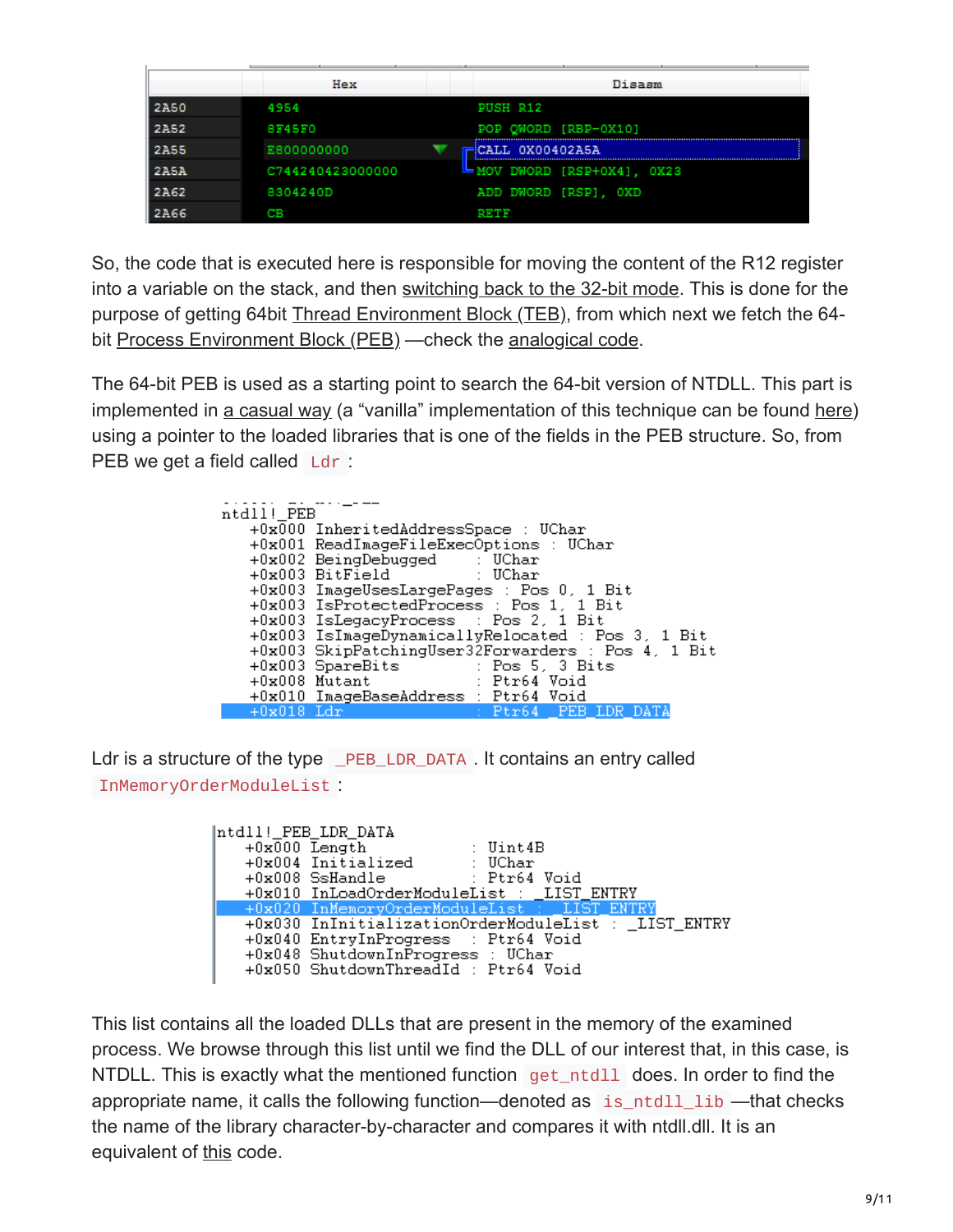|                              |              | 00402750; int fastcall is ntdll lib(int a1, unsigned int16 *input lib)<br>00402750 is ntdll lib proc near                                                                                          |
|------------------------------|--------------|----------------------------------------------------------------------------------------------------------------------------------------------------------------------------------------------------|
| 00402750 push ebp            |              |                                                                                                                                                                                                    |
| 00402751 mov                 |              | ebp, esp                                                                                                                                                                                           |
| 00402753 push                |              | ecx                                                                                                                                                                                                |
| 00402754 push                |              | ebx                                                                                                                                                                                                |
| 00402755 push esi            |              |                                                                                                                                                                                                    |
| 00402756 push                |              | edi                                                                                                                                                                                                |
| 00402757 mov<br>0040275C lea |              | esi, offset aNtdllDll 0 ; "ntdll.dll"                                                                                                                                                              |
|                              |              | esp, [esp+0]                                                                                                                                                                                       |
|                              |              | KE<br>00402760<br>00402760 loc 402760:<br>00402760 movzx ebx, word ptr [esi]<br>00402763 mov ecx, ebx<br>00402765 lea eax, [ecx-41h]<br>00402768 cmp<br>ax, 19h<br>0040276С ја<br>short loc 402771 |
|                              |              |                                                                                                                                                                                                    |
|                              | 凶降           |                                                                                                                                                                                                    |
|                              | 0040276E add | ; convert to lowercase<br>ecx, 20h                                                                                                                                                                 |
|                              |              |                                                                                                                                                                                                    |

If the name matches, the address to the library is returned in a pair of registers:



Once we found NTDLL, we just needed to fetch addresses of the appropriate functions. We did this by browsing the exports table of the DLL: